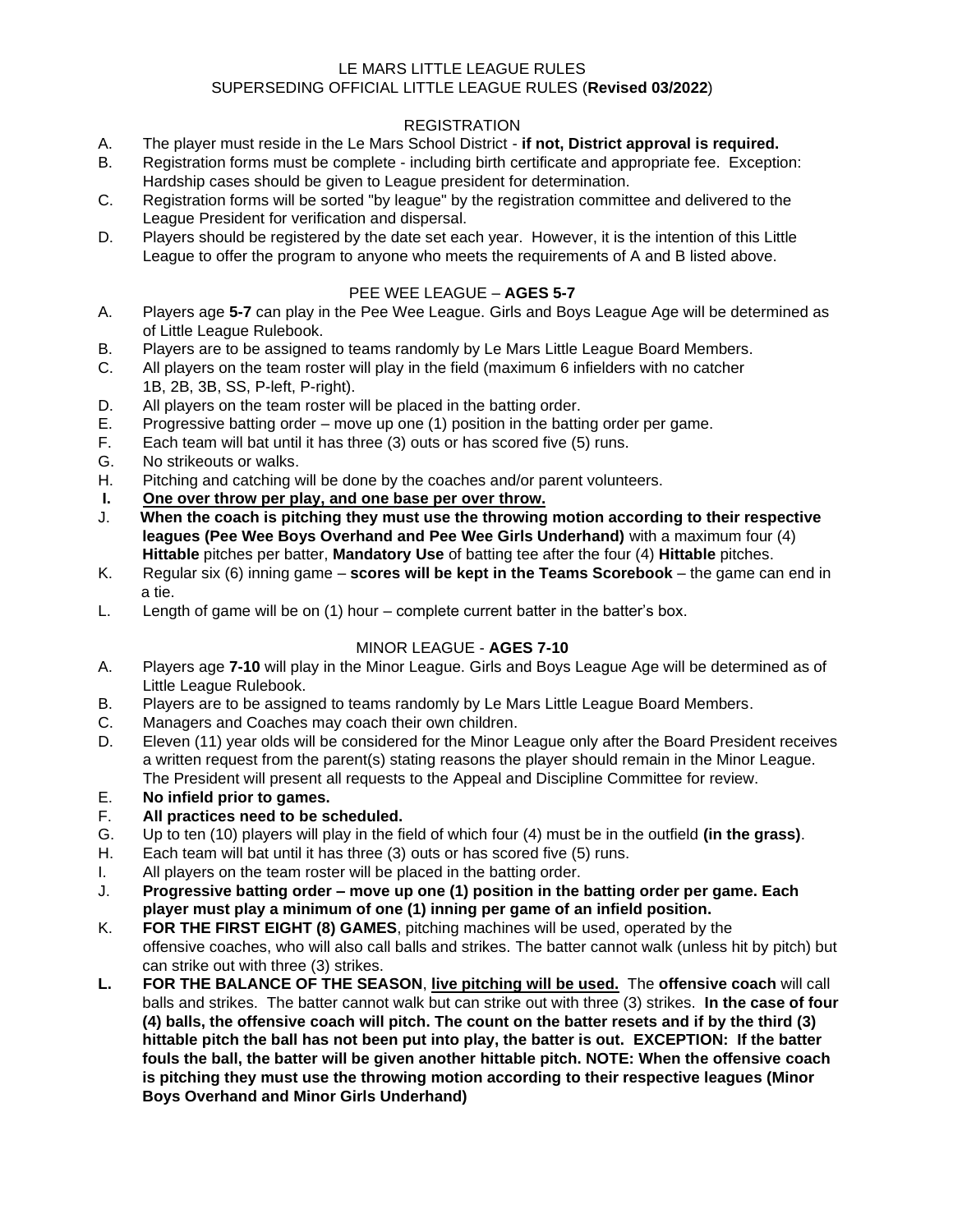- M. The speed on the pitching machine **MUST** be agreed upon by **BOTH** managers before the start of the game. It **SHOULDN'T** change in-between teams at bat. If an agreement can't be reached the League President or League Board Member will decide on the speed.
- N. The Pitch Count Regulation will apply.
- O. The **defensive coach** is the umpire for all the bases volunteers may be used.
- **P. One over throw per play, and one base per over throw.**
- Q. **Length of game will be one (1 ¼) hour. Regular six (6) inning game – scores will be kept in the Team Scorebook – the game can end in a tie.**
- R. No new inning after **70 minutes** (unless a player has not had the opportunity to bat).
- S. If after **70 minutes** and the visiting team has batted, and the visiting team is ahead by six (6) runs or more, the game is over. If the visiting team is ahead by five (5) runs or less, complete the inning and the home team will bat until they have three (3) outs, score enough runs to win the game, or the maximum five (5) run per inning limit.
- T. If after **70 minutes** and the home team has batted, the game is over.
- U. If the game is less than **70 minutes** old, a new inning may be started.
- V. Once the game is over according to the above rules, any player that has not had the opportunity to bat, will get that opportunity to do so. Every player must bat at least one (1) time each game.

# MAJOR LEAGUE - **AGES 10-12**

- A Players age 10-12 will play in the Major League. Girls and Boys League Age will be determined as of Little League Rulebook.
- B. Players do not have to tryout to be in the League. **It is recommended that all players attend Skills Day for the purpose of player evaluation.**
- C. Ten (10) players will play in the field of which four (4) must be in the outfield **(in the grass)**.

## JUNIOR LEAGUE - **AGES 12-15**

- A Players age 12-15 will play in the Junior League. Girls and Boys League Age will be determined as of Little League Rulebook.
- B. Players do not have to try out to be in the League. **It is recommended that all players attend Skills Day for the purpose of player evaluation.**
- C. Nine (9) players will play in the field of which Three (3) must be in the outfield **(in the grass)**.

## SHORT OF PLAYERS

You may pick up the necessary number of players to get to get to the number that you take the field with in your league **(The Majors, Minors may pick up to 10 players)**, from other teams in your league. (EXCEPTION –Junior Girls are allowed to pick-up Major Girls - League Age 12 - to get to 9 players). Players of equal ability must meet with the approval of the other coach, and if cannot agree, the League President will make final determination. All pickup players will play outfield and bat last. **In the Junior and Major Divisions you must have 9 Players to start the game.**

## DRAFT

- A. All teams will re-draft their entire team including returning players each year.
- B**.** Prior to the draft, each league will rate all the players to determine which tier each player will be drafted. Determine tier 1 players, followed by tier 2, tier 3 and so forth, until all the players are rated. (Tier being defined as first tier - all #1 picks in the draft, tier two - all number #2 picks and so forth.)
- C. No adding or dropping of players from one tier to the next to make an even number of players In each tier.
- D**.** Following the rating of all the players, the team draft order will be determined by a random drawing and will be reversed each round. (The draft order cannot be drawn until all players are rated.)
- E. Only one (1) manager and one (1) coach may "freeze" their son or daughter.They must be taken first in the appropriate tier (according to ability) as recommended by their parent/manager, and approved by the balance of managers. Any disagreement will be handled by the League President and Player Agent.
- F. Brothers/sisters will play on the same team unless a request is made to the contrary by the parents., The players will be placed in the appropriate tier of the draft, according to ability, as described in B above.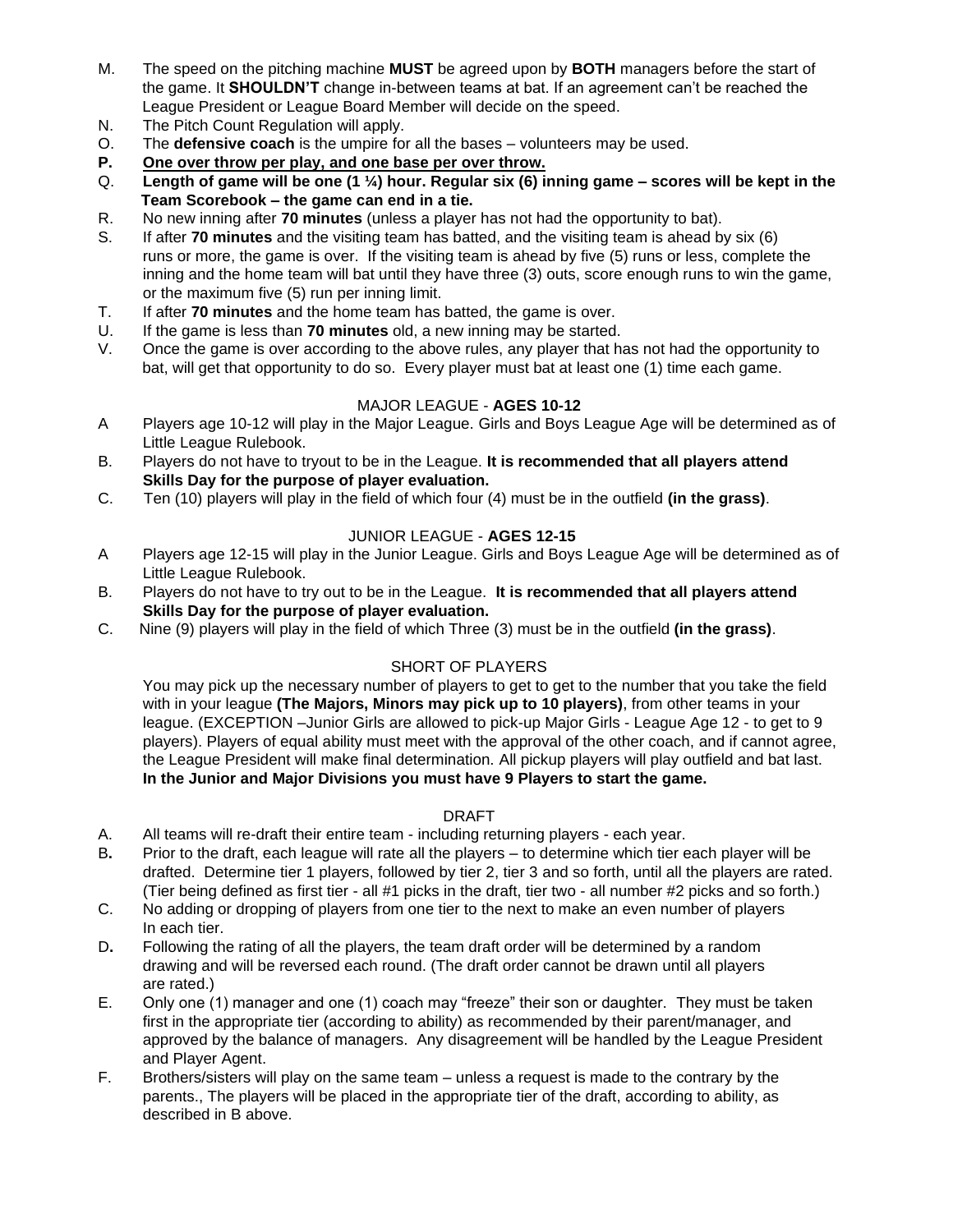- G**. When drafting players in each tier you are allowed to draft 1 tier below the tier you are in. For example, Tier 1 and Tier 2 can be drafted together but you CAN NOT draft in Tier 3 until all Tier 1 players are drafted and so forth.**
- H. All player trades must be made at the completion of the draft and before leaving the draft room.
- I. Any player that signs up after the completion of the draft, will be placed on a team according to the drafting order – subject to a team being short a player.
- J. Any returning All-Star to the same League as the previous year shall be automatically ranked a #1 or a #2 in the Draft Room Order.

# TRAVEL TEAM PARTICIPATION POLICY

## **Le Mars Little League**

- A. Will cooperate with all Travel Teams/Coaches/Players that also cooperate with the Le Mars Little League.
- B. Will provide a regular season schedule that will be played on Monday thru Thursday.
- C. All make up games will be played on Monday thru Thursday if at all possible, and on Fridays if not.
- D. No Saturday games after the first 3 weeks of the regular season, unless absolutely necessary.
- E. Every effort will be made to work with the traveling teams so that they can participate in tournaments outside the Le Mars Little League program.

# **Travel Teams/Coaches/Players That Participate in Le Mars Little League**

- A. Will cooperate with the Le Mars Little League.
- B. Will participate in the Le Mars Little League program including practices and games, and will consider this a priority over Travel Team participation.
- C. Will cooperate with the regular season coaches to make sure that no player will be subjected to excess pitching.
- D. Will participate with the Le Mars Little League All-Stars and continue with the All-Star team until eliminated. This also includes following the Little League rule that no player may play with a team outside the Le Mars Little League All-Star team until eliminated.
- E.Prior to the Draft the Players Parent will report to the League President that they are planning on Participating on an Travel Team. So as not to upset the balance of teams in each league, these participants will be drafted at the end of the regular draft. **NOTE: If the participant is planning on participating with a Travel Team, but plans on making**

**the Le Mars Little League his/her primary program (will participate in all Le Mars Little League games including the League Tournament and the All-Stars if selected), then this participant would be drafted in the regular draft instead of at the end of the draft, and his/her parents may be allowed to manage or coach.**

F. **See Manager Procurement # I**

# MANAGER PROCUREMENT

- A. According to the rule book, managers and coaches must be "qualified adult volunteers" adult defined as age 18 and older. However, as long as there are two adult managers or coaches assigned to each team, and those adult coaches are willing to monitor and supervise the non-adult coach, exceptions can be made by the League President – depending on the maturity level of the non-adult coach. **REMINDER:** During games there must be at least one adult manager or coach in the dugout at all times.
- B. Seniority within that specific league is acceptable, but subject to approval of League President.
- C. All appointments expire annually on September 15.
- D. The power to appoint all managers and coaches has been granted to the League President from the inception of the program.
- E. This is an administrative matter and is not subject to intervention by the membership.
- F. All managers and coaches are directly responsible to the League President.
- G. The League President is responsible to the Board of Directors for the actions of all managers and coaches.
- H. There is no appeal process for reconsideration.
- I. **If a manager/coach of a Le Mars Little League Team plans on managing/coaching any Travel Team they must notify League President.**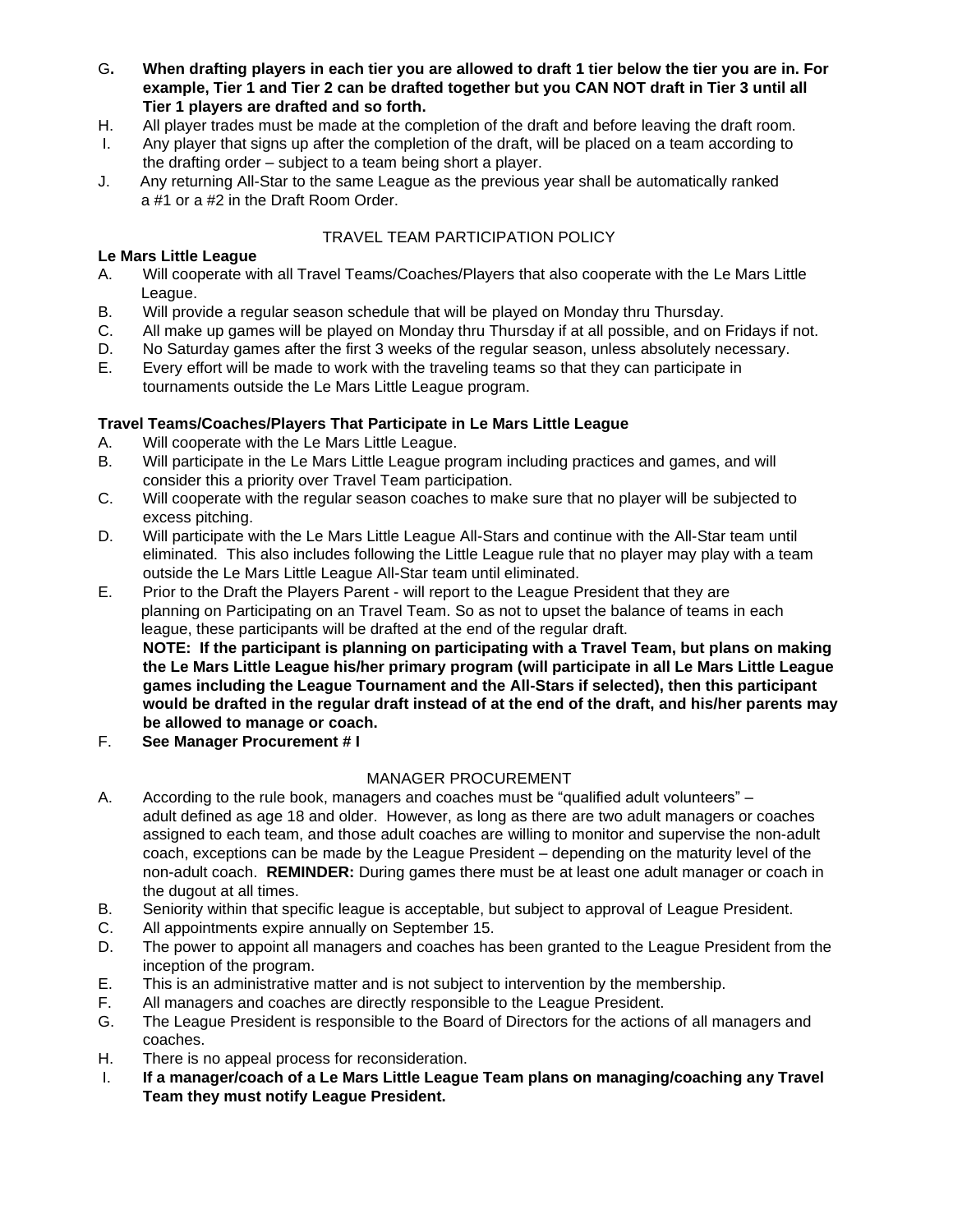- J. Selection of mangers, coaches, and umpires is in local league jurisdiction and not subject to intervention from District or Region.
- K. With all things being equal, coaching vacancies will be filled by drawing names from a hat.

# UMPIRING

- A. Pee Wee League Coaches and/or parents will do all umpiring.
- B.Minor League **– Offensive coaches and/or parent** will do the umpiring for balls and strikes and the **Defensive coaches and/or parent** will umpire the bases.
- C. Major and Junior Leagues
	- 1. Home plate will be assigned by umpire-in-chief in cooperation with the player agent.
	- 2. **The HOME team for each game will be responsible to provide the base umpire**. If the manager/coach is unable to provide an umpire, it is the responsibility of the manager or coach to do the umpiring.
	- 3. Umpire pay.

a. Junior Boys, Junior Girls, Major Boys and Major Girls - \$40.00 per game. **02/2021**

b. Payment will be for home plate only and will be based on signed game sheets.

## MANDATORY PLAYING RULES (ALL LEAGUES)

- A. All players will be placed in the batting order.
- B. Substitutes on defense will be made every inning. **(No player is to sit on the bench for two consecutive innings)**
- C. No player is to sit the bench twice in a game before all members of the team have sat the bench once. **Sitting on the bench requires 3 consecutive defensive outs**. (It does not carry forward to the next game – each game stands on its own.)Exception: Pitcher does not have to sit until removed from the mound and any player with a discipline problem may sit as well. (Approval is necessary from the League President)

## BUNTING OR STEALING

- A. Minor League No bunting or stealing.
- B. Major Girls May only steal home on a pitched passed ball from the pitcher to the catcher or if the catcher makes an attempt to throw out any runner.
- C. Major Girls cannot leave the base until the ball crosses home plate. **Penalty for the Major Girls – See Boys Rule Book 7.13**

#### INTENTIONAL WALKS (ALL LEAGUES)

- A. Intentional walks are not allowed.
- B. Catcher must remain in proper position and batter must be pitched to.

## UNIFORM CODE

- A. All players must wear hats, visors or faceguards when in the field of play. (All Leagues)
- B. All players must tuck in uniform tops. (Majors and Juniors) First offense – warning, Second offense - sit out (1) inning, Third offense - sit out (1) game. All Board members are responsible to enforce.

# OFFICIAL SCOREBOOK/SCOREBOARD

- A. All league's the home team of each game will be required to keep the scorebook in the scorebooks provided by the Le Mars Little League which will be considered the "official scorebook" if unable to come to an agreement on a discrepancy.
- B. The **Visiting** team will provide a **PARENT** to operate the scoreboard at the John Britton Little League Complex.

## ALL STAR EXPENSES

The Le Mars Little League will follow the schedule for all All Star expenses. The schedule can be obtained from the League President.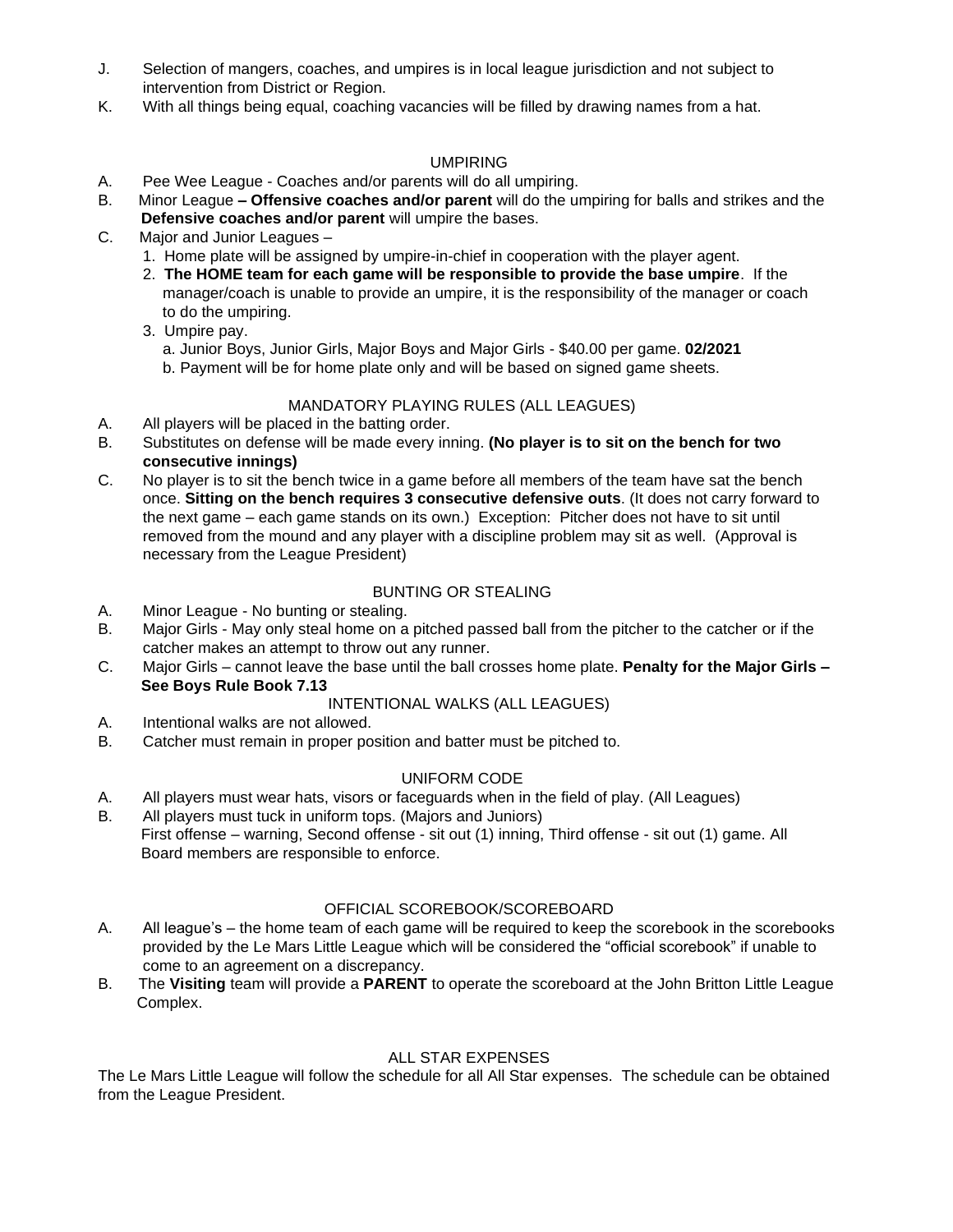- A. Pee Wee League 1 hour
- B. Minor League -- 1 ¼ hour
- C. Major Boys and Girls Leagues
	- 1. **No new Inning after 90 minutes of play or terminated by the mercy run rule. (15 after 3, 10 after 4, 6 after 5)**
	- 2. **(5) run limit per inning**.
- D. Junior Girls League
	- 1. **No new Inning after 90 minutes of play or terminated by the mercy run rule. (15 after 4, 10 after 5, 6 after 6)**
	- 2. **(5) run limit per inning.**
- **E.** Junior Boys League
	- **1. No new Inning after 90 minutes of play or terminated by the mercy run rule. (15 after 4 and 10 after 5)**
	- **2. (5) run limit per inning for first 4 innings after 4th inning NO run rule limit BUT mercy run rule still applies.**
- F. Game time will be determined by the last out of the inning in all leagues.

## TIE GAMES (MAJORS AND JUNIORS)

A. In a tie game, the person preceding the leadoff batter of the next inning will go to second base; after two outs, the home team will do the same. If the tie is not broken, the procedure is repeated.

# PITCHING RULES

- A. Pee Wee League See Pee Wee League on page 1.
- B. Minor League See Minor League on page 1 and Follow the Pitch Count Regulation.
- **C.** 1. Major League Boys -Follow the Pitch Count Regulation.
	- **2.** Major League Girls Follow the Little League Rule Book. EXCEPTION: A player may only pitch **7 innings** in a calendar week, Sunday thru Saturday.
- D. 1. Junior League Girls Follow the Junior League Rule Book. EXCEPTION: A player may only pitch 9 innings in a calendar week, Sunday thru Saturday
	- 2. Junior League Boys Follow the Pitch Count Regulation.
	- 3. Girls In the case of a team having more than three (3) games in a calendar week due to rescheduling all pitchers will be allowed twelve (12) innings in a calendar week, Sunday thru Saturday.

## DISCIPLINE PROCEDURES (ALL LEAGUES)

- A. Unsportsmanlike conduct by Managers, Coaches, or Players shall be reprimanded by a warning or a one game suspension, depending on the severity of the act. A second suspension will result in removal from the League. **A majority of the** Committee of Appeals & Discipline will be the enforcing agency.
- B. The unexcused missing of practice and/or games can result in disciplinary action:
	- 1. First Offense -- Warning
	- 2. Second Offense -- Sitting out first two innings of next game

## PRACTICES

## **No practices on Wednesday after 6:30pm during religious education.**

## FIELD MAINTENANCE

 All coaches are responsible to see that their team cleans and picks up in and around their dugout area at the completion of their game.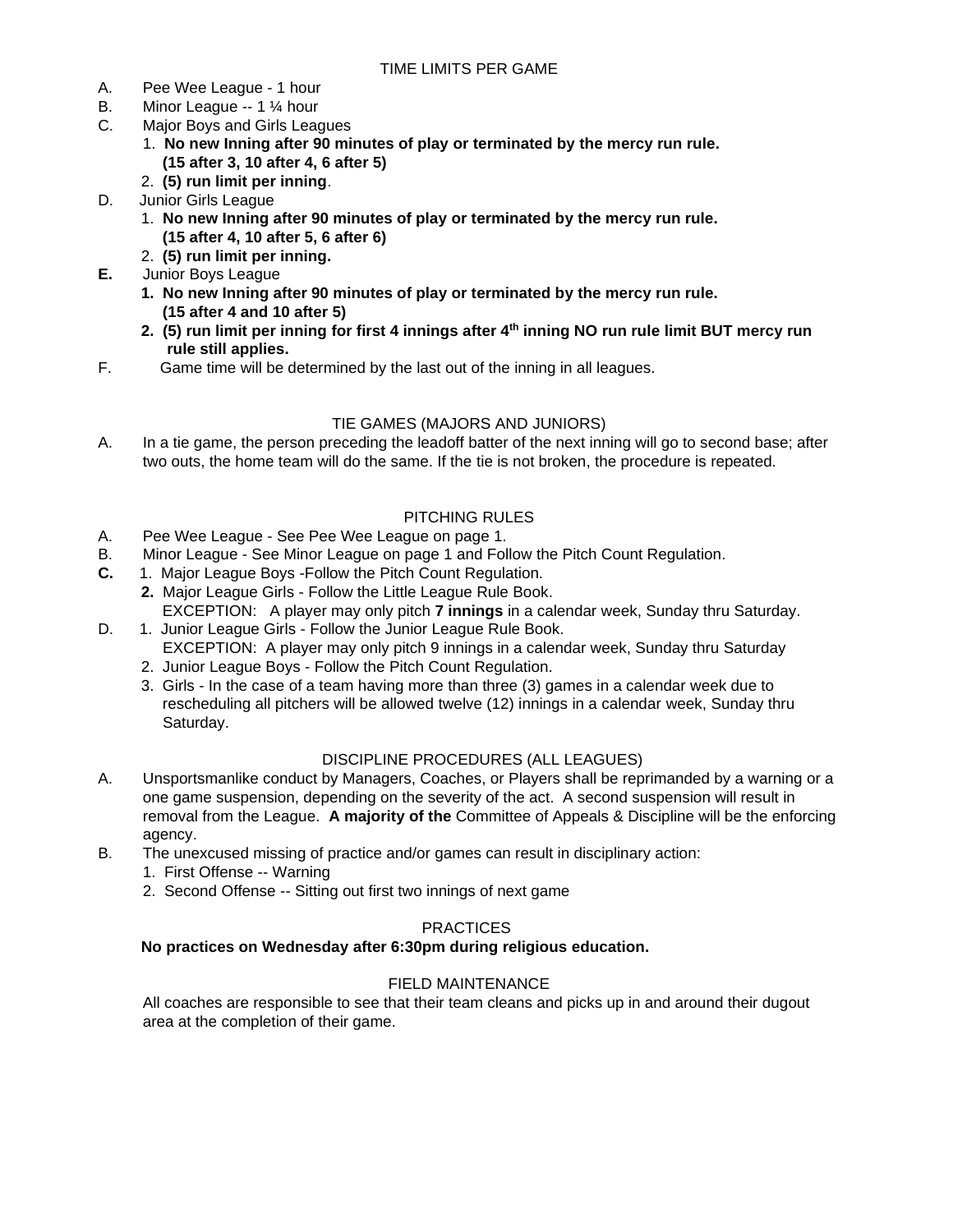#### **BATS**

A. For safety reasons, wood bats will not be allowed in the Le Mars Little League.

## HELMETS

 All batting helmets used in the Le Mars Little League must have a chin strap, a full protection face mask and be NOCSAE approved.

#### METAL CLEATS

#### **Use of metal cleats is prohibited in all leagues.**

#### **DEFENSE**

- A. Pee Wee All players on team roster will play in the field (maximum 6 infielders with no catcher- 1B,2B,3B,SS,P-left,P-right)
- B. Minor Ten (10) players will play in the field of which four (4) must be in the outfield grass.
- C. Major Ten (10) players will play in the field of which four (4) must be in the outfield grass.
- D. Junior Nine (9) players will play in the field

## ALL STAR TEAM

- A The Le Mars Little League will field All Star teams in the following Leagues Major Girls, 10 years old team and 11 & 12 years old team who play in the Major League, Major Boys 10,11 and 12 year olds teams who play in the Major League, Junior Girls and Junior Boys. The Major Boys teams will play in the sanctioned Little League tournament. The Major Girls, Junior Girls and Junior Boys will play in a non-sanctioned tournament if at all possible. If none can be found, teams will still be named.
- B. All Players, and one manager and one coach from each team, will vote for 12 players in their league.
- C. Player's vote counts as one point, and they can vote for as many players from their own team as they wish.
- D. The managers and coaches will have a meeting prior to voting, and discuss the strengths and weaknesses of each of the players on their respective teams. This procedure will assist the managers and coaches with information on the players they may not know or be familiar with. This meeting will be set up by the League President thru the Player Agent. It is highly recommended and expected that all managers and coaches attend this meeting.
- E. Managers and coaches votes count as five points.
- F. Managers and coaches must sign their ballots.
- G. All ballots will be distributed, collected, and tabulated by a committee of Board Members. No ballots should leave the field in the hands of a voter.
- H. Each team will cast votes at the appropriate time as determined by the Board President.
- I. Coaches can vote for coaches and their vote counts as three (3) points.
- J. Major and Junior Girls and Junior Boys The Le Mars Little League Board of Directors will decide whether to enter the Little League sanctioned All Star tournament, or search for a local tournament for each of these teams. Regardless of the tournament entered, the Little League Tournament rule book must be followed concerning mandatory playing time.
- K. **In order to be eligible for the Le Mars Little League All Stars a player must NOT miss more than TWO games of the ENTIRE SEASON, certain exemption may be individually granted upon further review by the Appeals and Discipline Committee. The Players, Coaches and Managers must be in good standing with the Le Mars Little League Program as determined by the Appeals and Discipline Committee.**

## REGULATION XIV - BASEBALL & SOFTBALL

 The actions of players, managers, coaches, umpires and league officials must be above reproach. Any player, manager, coach, umpire or league representative who is involved in a verbal or physical altercation, or an incident of un-sportsmanlike conduct, at the game site or any other Little League activity, is subject to disciplinary action by the Board of Directors.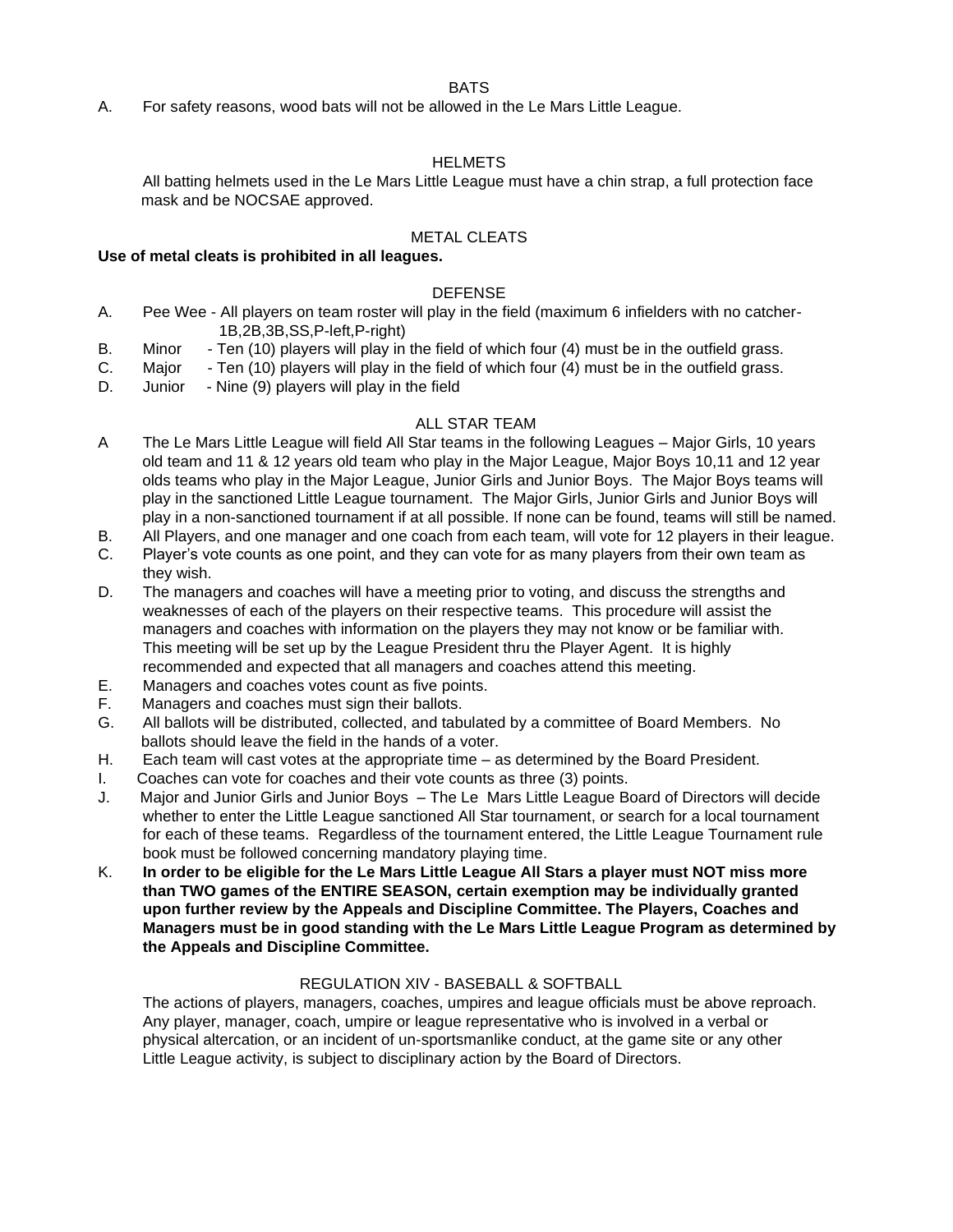RULE 8.06 - JUNIOR LEAGUE BASEBALL & SOFTBALL A manager or coach may visit with a pitcher at the mound.

#### NO SMOKING OR TOBACOO PRODUCTS POLICY

#### **Smoking and All Tobacco Products are prohibited at all Le Mars Little League facilities and events.**

#### SOFT TOSS / WARM UP

Due to excessive wear and tear on the fencing, there will be no soft toss allowed. You may use the two practice backstops west of the dike for soft toss.(Soft toss is when a player or coach throws a ball to a batter who then hits the ball into the fence or backstop.) **NO playing catch / warming up around the concession stand, batting cage or equipment shed. All warming up that is not on the fields should be done on the west side of the dike.**

#### SLIDING RULE

**A. All divisions of play will follow the Little League Rule Book for Sliding. See Rule 7.08 (A) #3**  B. Except when runner is returning to a base, head first slides are not permitted.

#### BATTING CAGE RULES

- A. Anyone connected with the Le Mars Little League, either as a Board Member, Manager, Coach, or parent may use the batting cages.
- B. You must sign in to use the batting cages.
- C. Little League usage Pitching machines may be operated by adults (age 18 and older), managers, and coaches. No one under the age of 18 is allowed to operate the pitching machines unless they are a manager or coach.
- D. Recreational usage Pitching machines may be operated by adults (age 18 and older) only, UNLESS there is parental supervision and that parent is willing to assume the responsibility of the risk.
- E. No one under the age of 18 is allowed in the pitching machine area while the machines are being operated. Exception: See C and D above.
- F. Keys will be given to Board Members and Managers. (Maximum one key per team)
- G. The **Major and Junior League** have priority usage of the batting cages during the season.
- H. No use of the batting cages will be permitted past 10:00 p.m.
- I. No food, beverages or tobacco allowed.
- J. No horseplay or profanity.
- K. No pepper or golf.
- L. No swinging the bat outside the cages.
- M. No climbing inside or outside of the nets and building.
- N. Helmets are required for all batters.
- O. Only one (1) batter per cage at a time.
- P. Enter the cage only thru the gates provided.
- Q. Batters must stay at the plate when being pitched to.
- R. The Le Mars Little League, and persons in charge, have the right to refuse service and limit the number of spectators.
- S. There will be no tolerance with any violations of the rules and will result in removal from the complex and /or League.
- T. **Only one (1) cage and one (1) time slot per Team.**
- **U. On practices and game day/nights the batting cages are for the Teams that practice or play that day/night.**